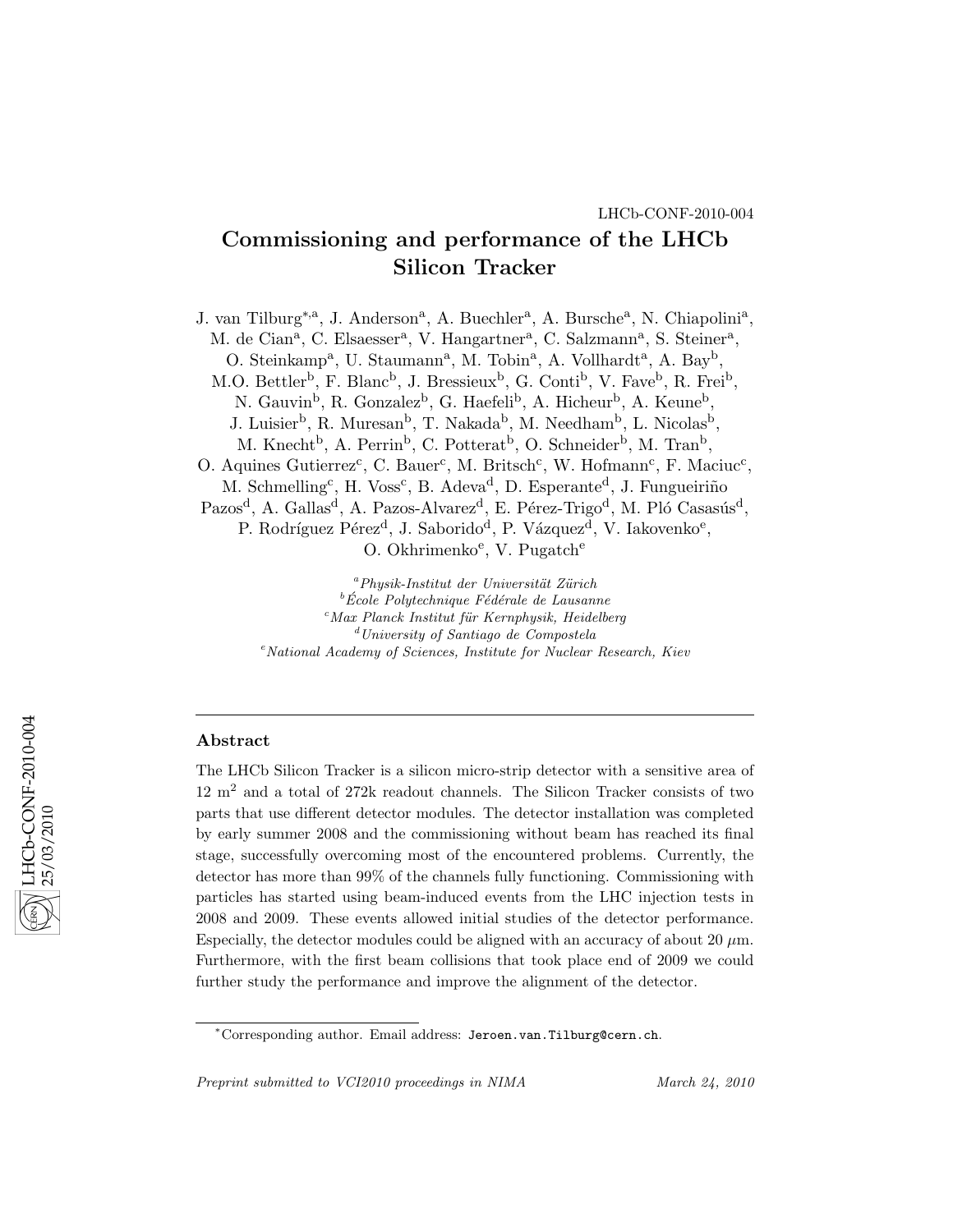## 1. Introduction

The Silicon Tracker [1] is part of the tracking system of the LHCb experiment [2]. LHCb is a single-arm, forward spectrometer with excellent tracking and particle identification capabilities, ideally suited to perform high-precision measurements of CP violation and rare decays of B hadrons. The Silicon Tracker (ST) consists of two detectors, both of which use silicon micro-strip detectors with p-on-n type sensors, built from 6 inch wafers.

The first of these detectors, the Tracker Turicensis (TT), is a 150 cm wide and 130 cm high planar tracking station that is placed upstream of the LHCb dipole magnet and covers the whole acceptance of the experiment. It has been constructed using sensors with a pitch of 183  $\mu$ m and a thickness of 500  $\mu$ m. It is composed of four layers arranged into two half stations separated 30 cm along the beam (z) axis, and in an orientation of  $0^\circ$ ,  $+5^\circ$ ,  $-5^{\circ}$ , and  $0^{\circ}$  with respect to the vertical  $(y)$  axis. The total active area of the TT equals  $7.8 \text{ m}^2$ . The layers are made out of 14-sensor long modules, except directly above and below the LHC beam pipe where the module is split in two 7-sensor half-modules (see Fig. 1(a)). Up to four sensors are bonded together thereby forming readout sectors of 1-, 2-, 3-, and 4-sensors. This segmentation is indicated by the different shadings in Fig. 1(a) and is motivated by the falling particle density when moving away from the beam axis. There are 280 readout sectors with a total number of readout channels 143k.



Figure 1: Layout of the full TT detector (a) and a single IT layer (b).

The second of the two detectors is the Inner Tracker (IT). It extends over a 120 cm wide and 40 high cross-shaped region in the center of the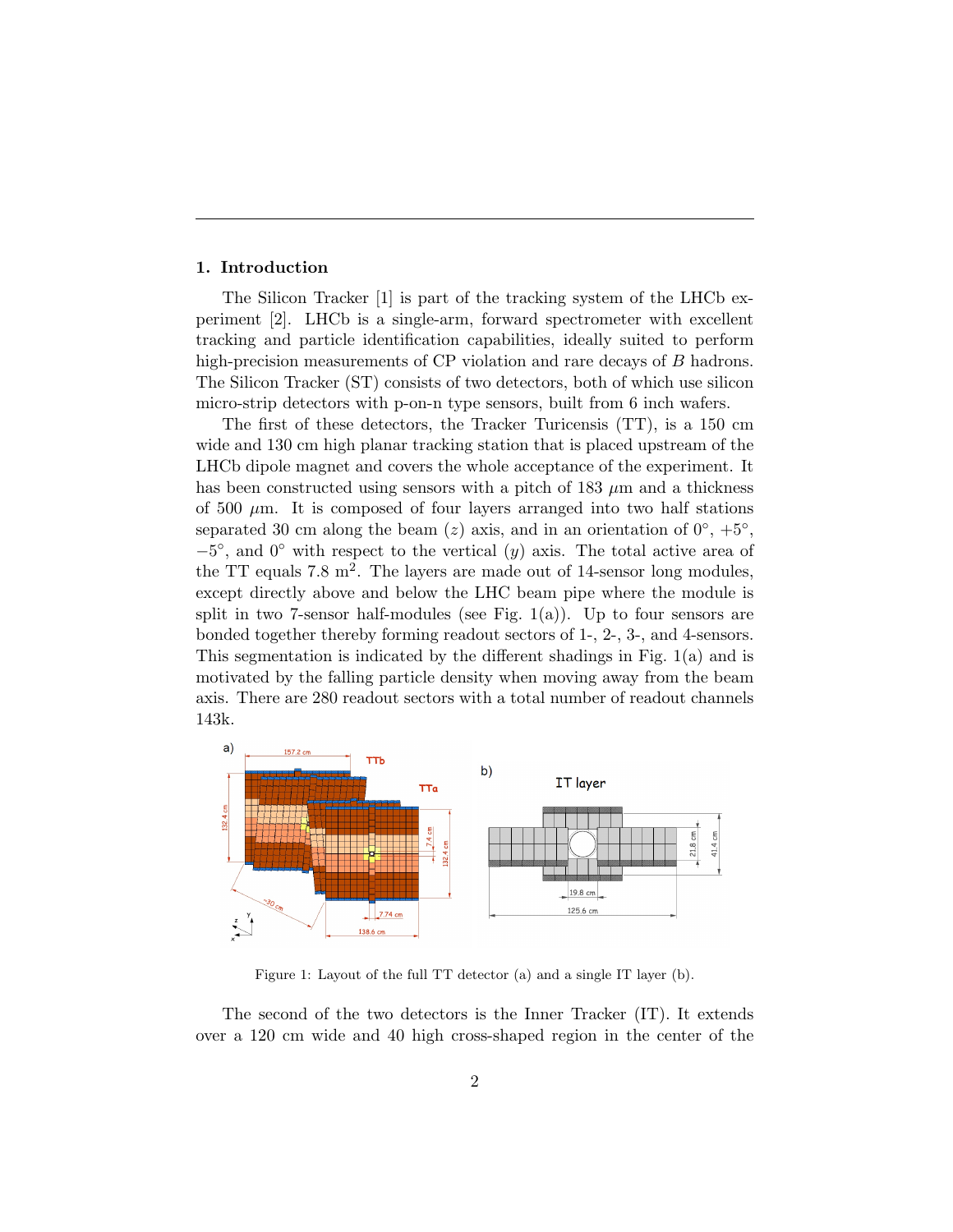three planar tracking stations downstream of the magnet. Although the IT covers only 1.2% of the acceptance of these tracking stations, about 30% of the particles from the main interaction point are passing through the first IT station. Each IT station consists of four independent boxes arranged around the LHC beam pipe (see Fig. 1(b)), where each box contains four layers of silicon micro-strips again in an orientation of  $0^\circ$ ,  $+5^\circ$ ,  $-5^\circ$ , and  $0^\circ$ . The total active area of the IT equals  $4.2 \text{ m}^2$ . The detector modules placed left and right of the LHC beam pipe are 22 cm long with a thickness of 410  $\mu$ m, while the modules above and below the beam pipe are 11 cm long with a thickness of 320  $\mu$ m, in both cases the strip pitch is 198  $\mu$ m. There are 336 readout sectors with a total number of readout channels 129k.

Both detectors use the same radiation-hard front-end chip (Beetle [3]) and readout electronics [4], operating at a clock frequency of 40 MHz. Clustering and zero-suppression are performed on a common off-detector readout board (TELL1 [5]), located in a zone accessible during LHC operation. The TT (IT) has been designed to withstand a radiation dose of  $5(8) \times 10^{13}$  1 MeV n/cm<sup>2</sup> equivalent to 10 years of nominal LHC operation. They can be cooled below 5 °C (with the coolant at  $-15$  °C) in order to keep the effect from radiation damage to an acceptable level after 10 years of operation.

## 2. Commissioning without beam

The installation of the ST was completed by early summer 2008, followed by an extensive commissioning period. Readout channels that are not fully functioning were identified by comparing measured noise levels with the expected ones. Problems in the readout chain could be fixed, mostly by replacing the faulty component (e.g. electronics board, patch panel, cable, connector). Currently, the TT has 99.7% and IT has 99.2% of the channels fully functioning. Below we highlight two of the problems encountered during the commissioning without beam.

## 2.1. Broken bond wires (TT)

Soon after the installation of the first detector modules in the TT in June 2008 it was observed that in a few readout sectors every fourth channel started to show a lower noise than expected. Examining the affected readout hybrids under a microscope showed that this problem was caused by broken bond wires between the readout chip (Beetle) and the pitch adapter that leads to the sensor. These bond wires are staggered in four rows of which only the innermost row of bond wires was broken, thereby explaining the lownoise pattern of every fourth channel. In total 9 out of 280 readout sectors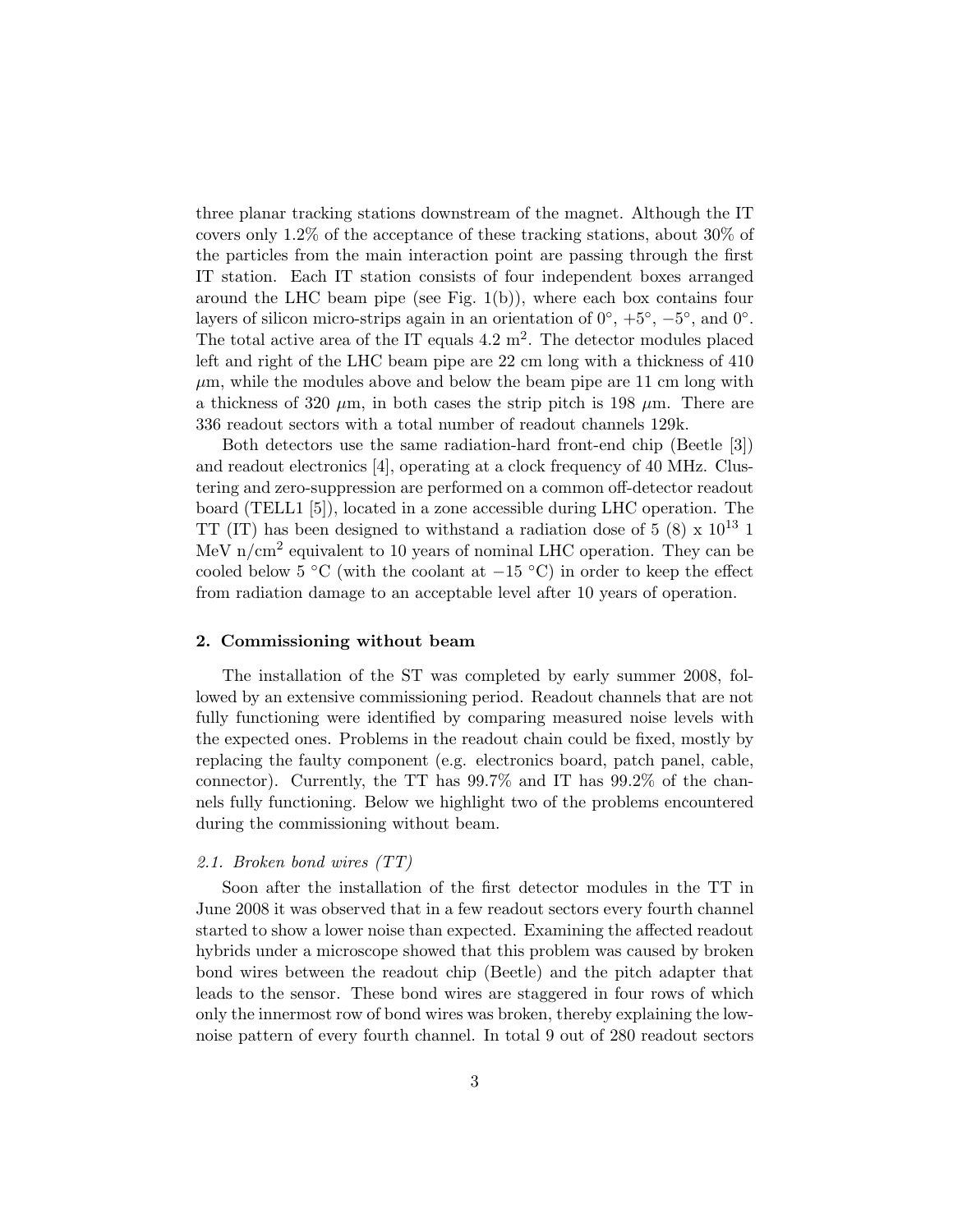are (partially) affected. Despite many investigations, it was not possible to reproduce the bond wire breaking in the lab. Our current understanding is that material fatigue, induced by stress on the wire, e.g. vibrations and thermal cycling, has probably initiated the process. In addition the low loop height of the innermost bond wires is not ideal and might have accelerated the breaking process. Nevertheless, the total number of broken bond wires is still very low and the number of new broken bond wires has been decreasing over time. There are no new broken bond wires seen since July 2009. Six out of the nine affected sectors have been replaced and currently, the TT has 99.7% of the channels fully functioning.

# 2.2. Header cross talk

The analog data from the Beetle is sent via four output ports. Each port corresponds to 32 channels (silicon strips). This data is preceded by 4 header bits, which are encoded as analog signals. The first few data channels are affected by cross talk from these header bits, which effectively gives rise to higher noise in these channels. A small amount of cross talk was indeed expected in the first channel only, due to an internal feature of the Beetle chip. However, the cross talk affects not only the first channel, but the first 4 (2) channels in the TT (IT). The amount of cross talk and the number of affected channels depends mainly on the length of the output cable going from the Beetle to the digitizer board. The effect can be corrected for in the LHCb readout board (TELL1) before the zero-suppression. The correction values can be obtained from a calibration run by calculating the correlation between a high or low header bit and the readout value in the first strips in each port. This correction is then subtracted from the readout values in the FPGA on the TELL1. In the current FPGA implementation the correction can be applied to the first 6 strips in each port. Figure 2 shows the effect of the header correction on the noise level in a readout port.

# 3. Commissioning with beam

### 3.1. Data from the LHC injection tests

During the summer of 2008 commissioning with particles started using cosmic rays, albeit at a low rate due to the geometry of LHCb. The IT participated in these cosmic runs, however, there were only about 100 cosmic tracks crossing two IT stations. A much larger data set was obtained using beam-induced particles from the injection tests of the LHC machine in 2008 and 2009. As part of these tests, the 450 GeV proton beam was directed on a beam dump, called TED, in the SPS-LHC transfer line, 350 meter behind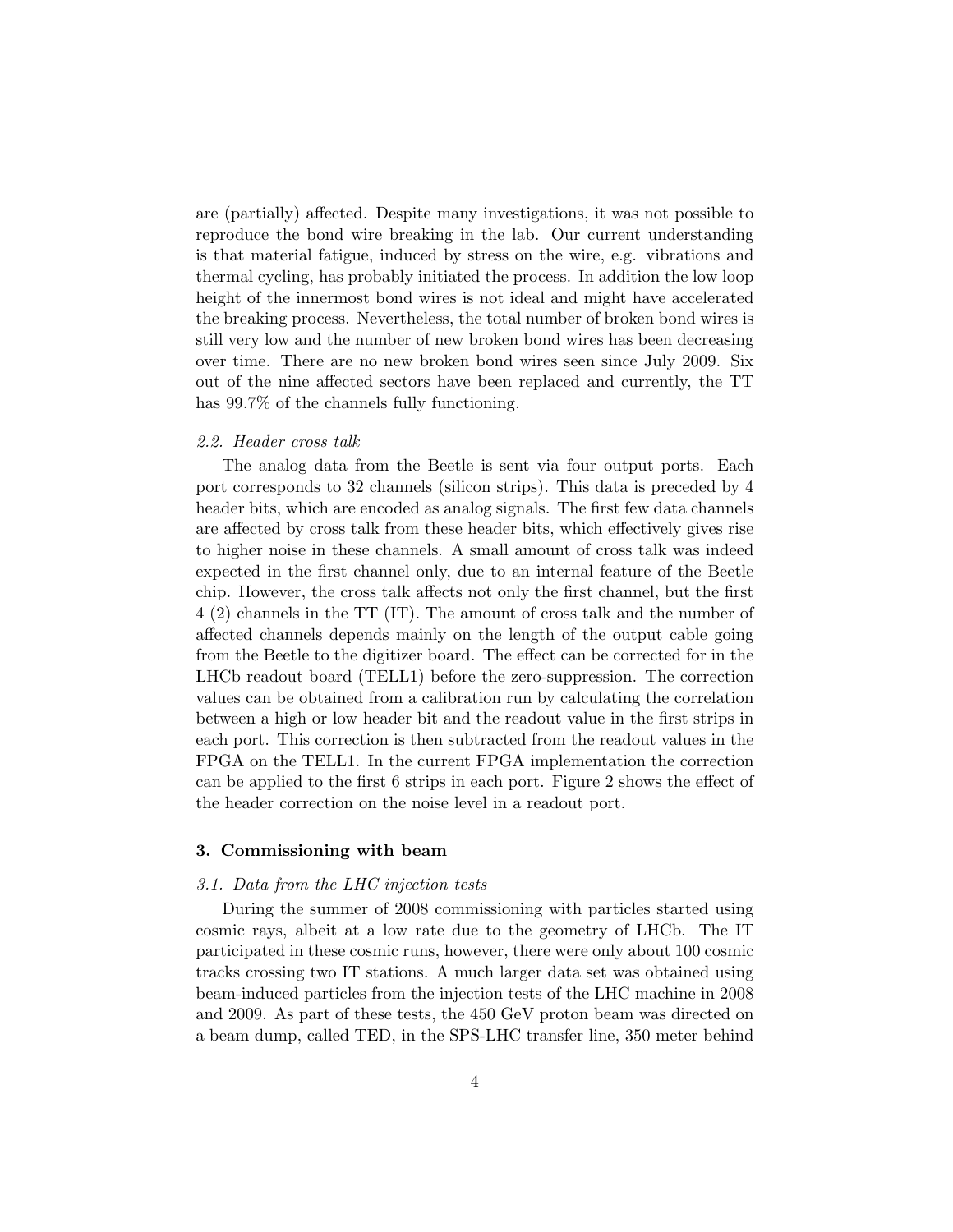

Figure 2: Raw noise and common-mode-subtracted (CMS) noise in the 32 data channels of a port for TT (a) and IT (b). It shows the effect of the header correction on the noise in the first few data channels.

the LHCb experiment. This produced splashes of secondary particles in the detector with an average momentum of about 10  $GeV/c$ . The strip occupancy in the IT was typically about 6%, while in the TT it was about 10%, which is a factor 20 higher than expected in a typical beam collision event. Since the TED is located behind the LHCb detector, the secondary particles are coming from the wrong direction compared to particles from beam collisions.

Nevertheless, these events could be used to perform a first relative time alignment of the different parts of the detector and to measure the pulse shape of the Beetle output signal. First, the coarse time alignment is determined by reading out (triggering) 15 consecutive clock cycles (events). The event with the highest occupancy determines the correct delay of the trigger signal. After that the fine time adjustment is performed. This can be done by setting the delay of the 40 MHz sampling clock, which can be adjusted in steps of 104.17 ps for each set of 12 or 16 readout sectors. The full pulse shape could be measured by taking non-zero-suppressed data with different clock delays. Only one-strip clusters were considered to avoid bias from capacitive coupling and charge sharing between neighbouring channels, which is present in two-, three-, and four-strip clusters. By reading out five consecutive events (separated by 25 ns) around the maximum of the pulse, it was possible to follow the pulse shape including its undershoot without relying on external information (e.g. without the need reconstruct tracks). For each event and setting of the sampling clock the most probable value (MPV) of the signal-over-noise (S/N) distribution is determined. Figure 3 shows the pulse shape obtained when plotting the MPV versus the total, effective trigger delay (i.e. sampling clock delay plus coarse trigger delay).

The data from the TED runs could also be used to obtain an initial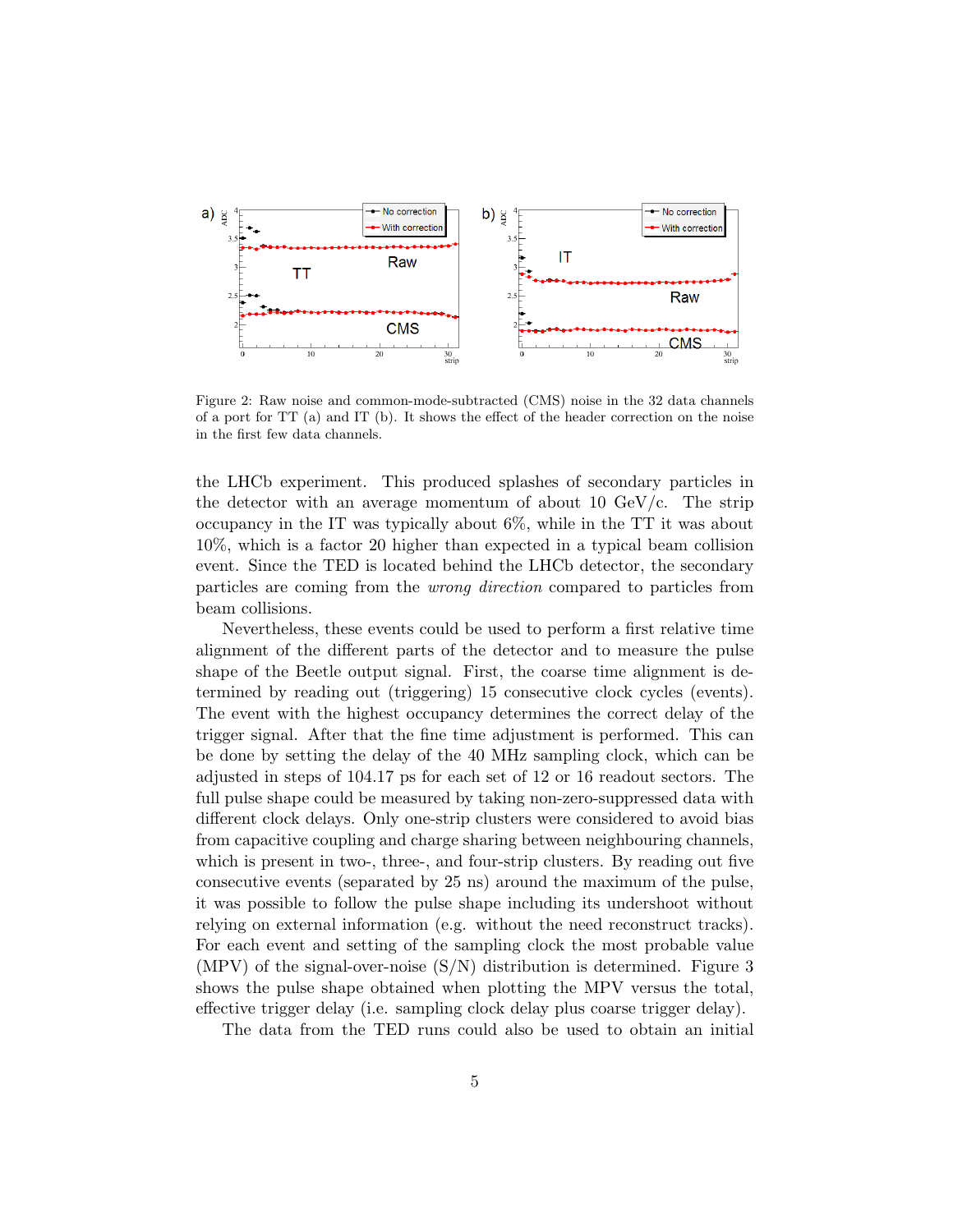

Figure 3: Pulse shape for a set of short IT ladders from the TED data. The most probable value (MPV) for each trigger delay is obtained from a fit to the S/N distribution. The overlaid curve is from a fit to a function [6] that is expected from the output of the Beetle chip.

spatial alignment of the IT [7]. For this purpose, a robust, standalone track reconstruction code was developed [8] to deal with the high occupancies. The track finding is based on straight line trajectories since the LHCb dipole magnet was not turned on during the TED runs. In order to select isolated tracks, only the low occupancy runs (with an occupancy of about 3%) were used for the alignment and tracks were required to point back to the position of the TED, resulting in a total of 16k isolated tracks. The initial position of the detector is taken from survey measurements (c.f. Ref.  $[9]$  and  $[10]$ ). Then, a pre-alignment is done by connecting hits in the first and last layer of the IT and calculating the distances to the hits in the other 10 layers. The distributions of these distances shows clear peaks due to real tracks on top of a large combinatorial background. This allows to coarse align the layers for the most sensitive axis  $(x\text{-axis})$ . After this pre-alignment, the track finding algorithm and the actual alignment are performed. The alignment of the IT is based on a closed-form alignment method [11] using tracks fitted with a Kalman filter. Each of the twelve detector boxes were aligned for translations along  $x$  (horizontal) and  $y$  (vertical) and rotations around the  $z$  axis, each of the four layers within a box for translations along  $x$  and rotations around  $z$  and the individual modules only for translations along  $x$ . An estimate for the alignment accuracy is obtained from the distribution of the mean of the unbiased track-hit residuals for each detector module, taken from an independent data sample. The width of this distribution indicates that the IT modules could be aligned with an accuracy of about 20  $\mu$ m (see Fig. 4). Even though the IT boxes were moved between the TED runs, it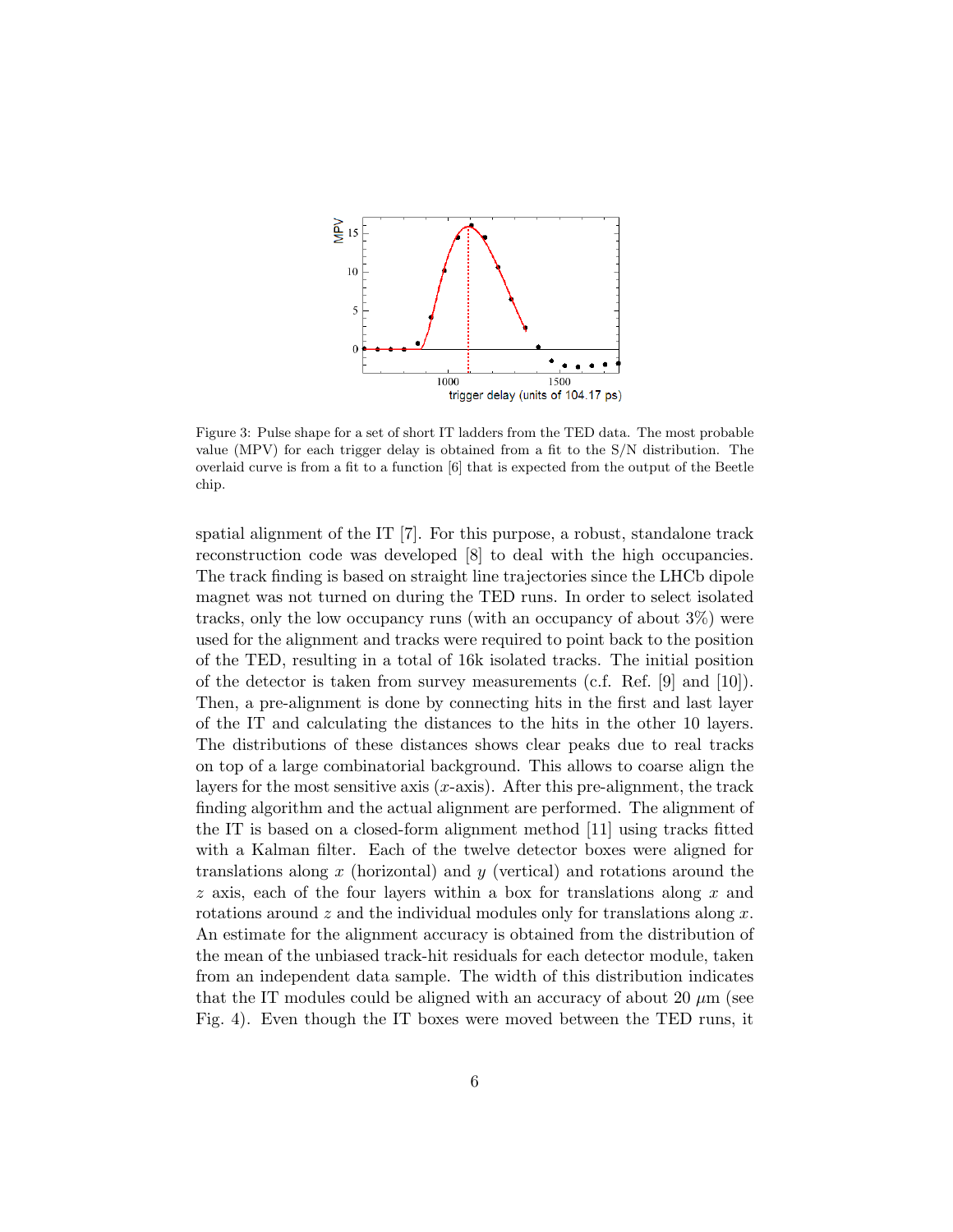was shown that the internal alignment within each of the boxes remained valid.



Figure 4: Offset of each ladder in IT taken from the mean of the unbiased residual distributions. The unbiased residual distributions are obtained from an independent sample of the TED data. The width of this distribution  $(20 \mu m)$  is a measure for the alignment precision.

Since the TT contains only 4 layers, it is hardly possible to do a standalone track reconstruction. Hence, the alignment of the TT relies on extrapolated tracks from the other tracking detectors. With the TED data it was only possible to align to the level of the whole TT station for translations in  $x$  and rotations around  $y$ .

### 3.2. Data from the first beam collisions

In November and December 2009 the LHC detectors saw the first collisions. In total about 540k events were collected at a beam energy of 450 GeV with all detectors, including the silicon detectors, and the magnet turned on. In addition, 3k events were recorded during a run when the LHCb dipole magnet was turned off. The first data with stable beam conditions was used to perform a fine timing of the TT and IT. With the experience and internal timing from the TED runs, the adjustment could be done in only 3 hours. Compared to the TED run, only zero-suppressed data was available. Although this means it is not possible to see the full pulse shape it is more than sufficient to find the time of the maximum signal with an accuracy of the order of one nanosecond. At the maximum height of the pulse shape the signal-over-noise is found to range between 11.1 and 16.8 as shown in Table 1. These numbers are consistent with expectations from test-beam measurements [12]. The timing adjustment of the ST will be repeated for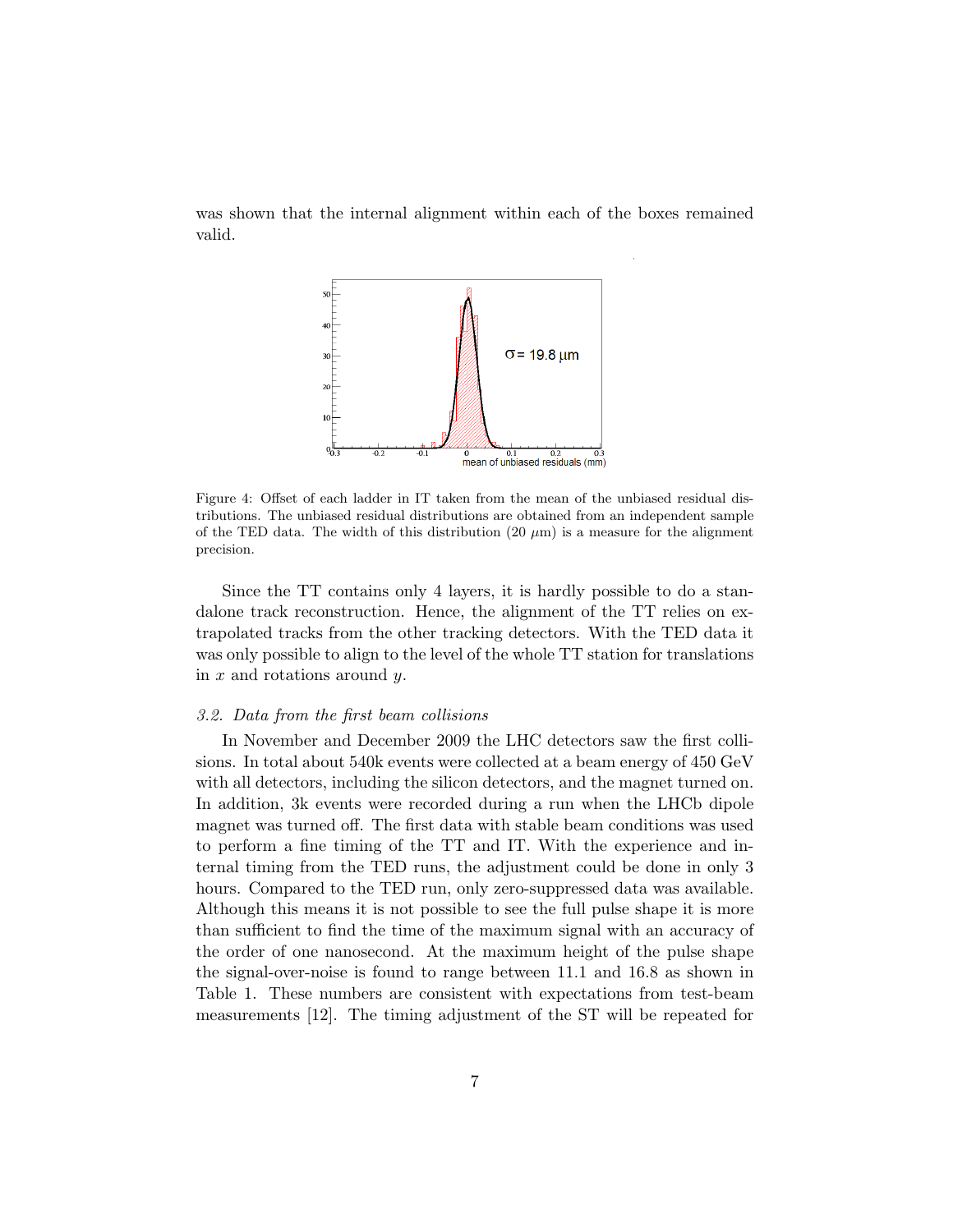| Sector type $\frac{1}{2}$ | $\Gamma$ TT1 | TT2  | TT3  | $\Gamma$ TT4 | IT   |                       |
|---------------------------|--------------|------|------|--------------|------|-----------------------|
| type                      |              |      |      |              |      | $\log  \text{short} $ |
|                           | 14.5         | 13.7 | 11.1 | 11.9         | 15.4 | 16.8                  |

Table 1: Measured signal-over-noise (S/N) in 2009 collision data for the different readout sector types. TT1, TT2, TT3, and TT4 denote, respectively, the 1-, 2-, 3-, and 4-sensor sectors in the TT, while the IT long and IT short denote the long, 2-sensors ladders and short, 1-sensor ladders in the IT.

the 2010 run, since the cooling temperature is lowered. The coolant temperature has changed from 15  $\rm{°C}$  to 5  $\rm{°C}$ , which is considered to be sufficient for the low amount of radiation expected in the 2010-2011 LHC run.

The collision data also provides a wealth of data for spatial alignment. In contrast to the TED data the occupancies are much lower and more homogeneous throughout the detector. In addition, standard LHCb tracking algorithms could be deployed to find particles passing through all tracking detectors. The alignment of the IT with collision data is similar to the alignment with TED data. This time the starting point is the resulting alignment from the TED run. Tracks are required to point back to the interaction point and have a momentum above 6 GeV/c and  $\chi^2$  per degree of freedom below 7. It was found that the modules in the IT could be aligned with an accuracy of about 15  $\mu$ m in x. However, not all degrees of freedom have been included in the alignment yet. Another issue concerns the alignment of the IT boxes with respect to each other. This inter-box alignment relies on tracks passing through the overlap region of two adjacent boxes in the same station. The number of these tracks is limited since the physical overlap between the boxes is small. Significant differences are also seen between the alignment of magnet-on and magnet-off data. It is known that some of the detectors are moving when the magnet is turned on. However, the reconstructed differences are larger than the expected movements. More studies are needed to understand these differences.

With the beam collision data it is also possible to perform an alignment of the TT to the module level. After this alignment the unbiased hit residual is found to be 75  $\mu$ m, which can be compared to the 51  $\mu$ m that is found in the Monte Carlo simulation.

### 4. Conclusions

The Silicon Tracker has been successfully installed in the underground area. During the commissioning without beam several problems in the read-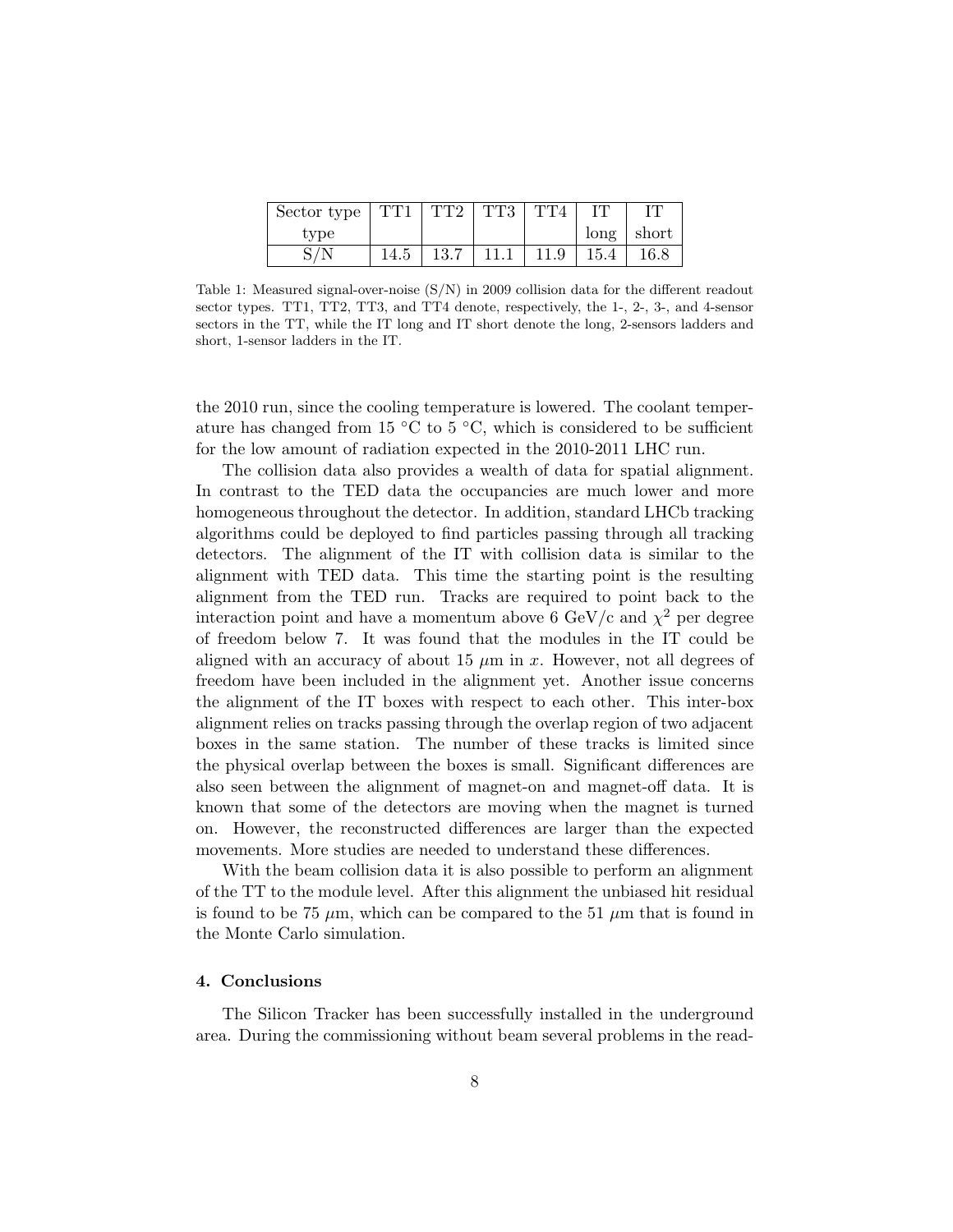out chain were identified and solved. The fact that the cause for breaking bond wires in the TT has not been understood remains a concern, however, the total number of affected channels remains low and the rate at which new broken bond wires are observed has gone down significantly over the last two years, without any new broken bond wires in the last six months. Currently, both the IT and TT have more than 99% of working channels. Another achievement was the removal of the additional noise in the first data channels of each Beetle output port. Data from the TED runs have allowed us to gain a valuable experience in aligning the detectors both in time and space. Nevertheless, the real test case is coming from the data from the first collisions in 2009. With this data we could align the detectors with an accuracy of the order of one nanosecond. For the 2010 run the timing will be re-tuned because of the change in temperature, but also other scans are envisaged as for instance charge-collection-efficiency versus the bias voltage. With the 2009 collision data we have verified the expected signal-over-noise from test-beam results. Also the spatial alignment has started and the first successes have been made with an alignment to the module level for both the IT and TT. This effort will continue with more statistics becoming available in order to include more degrees-of freedom and to understand discrepancies between the magnet-on and magnet-off data. With the first collisions the LHCb spectrometer has reconstructed its first  $K_S^0$ ,  $\Lambda$ , and  $\phi$  peaks with the masses in very good agreement with expectations. The mass resolution will improve with a better alignment.

# References

- [1] O. Steinkamp, Nucl. Instr. and Meth. A 579 (2007) 736-741.
- [2] A. A. Alves et al. [LHCb Collaboration], JINST 3 (2008) S08005.
- [3] S. Löchner and M. Schmelling, note LHCb-2005-105.
- [4] A. Vollhardt et al., Proc. LECC 2005, CERN/LHCC-2005-038 187-191.
- [5] F. Legger, A. Bay, G. Haefeli, and L. Locatelli, note LHCb-2004-100.
- [6] S. Koestner and U. Straumann, note LHCb-2005-029.
- [7] M. Needham et al., Proc. ICATPP 2009, LHCb-CONF-2009-035.
- [8] M. Needham, note LHCb-PUB-2009-005.
- [9] G. Conti and F. Blanc, note LHCb-2008-069.